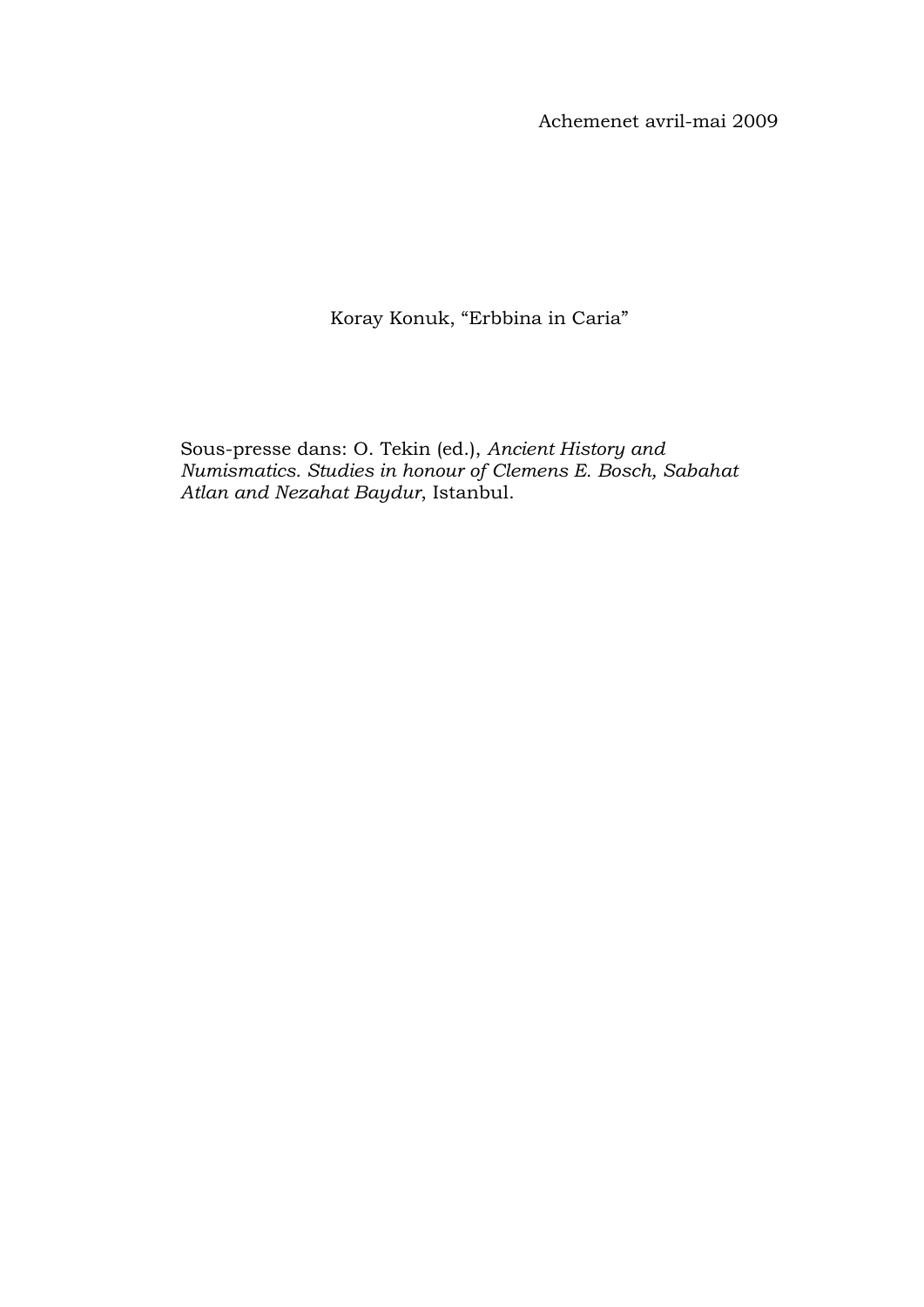## ERBBINA IN CARIA?

#### Koray Konuk\*

The patchy Lycian historiography records a fairly long list of dynasts under the Achaemenids, albeit only a handful is known beyond the simple mention of their name1. Erbbina (Arbinas in its Greek form) son of Kheriga (Gergis) is one of the better documented dynasts with epigraphic, numismatic and archaeological evidence for his rule which can be dated to c. 400- 380 BC2. Coin evidence as well as inscriptions from Xanthos and the Letoon suggest that Erbbina had been active in the western part of Lycia. Two Greek epigrams from the Letoon describe the military achievements of Erbbina3. His valour is praised and special mention is made of his conquest and sack of the cities of Xanthos, Pinara and the 'well harboured' Telmessos when he was only twenty years old and within a single month<sup>4</sup>. His reign of terror among the Lycians is also related with pride. At Xanthos, Erbbina is mentioned in the 'Inscribed Pillar' whose inscription was probably engraved during his lifetime<sup>5</sup>; he also had a statue base erected for himself on which he is described as a *tyrannos* and he is believed to be responsible for the construction of the Nereid Monument6.

From a numismatic point of view, current evidence indicates that Erbbina struck only at Telmessos, a town very close to the Carian border7. During the early Lycian dynastic period, the political status of Telmessos is not entirely clear. It seems that until the last quarter of the fifth century BC, it managed to stay independent from Xanthian authority8. Erbbina's predecessors Kherẽi and Ddênewele struck coins inscribed *telebehihe* (Telmessos in Lycian) and no earlier dynast is known to have minted in that

<sup>\*</sup> Koray Konuk, Research Associate at the Centre National de la Recherche Scientifique. Institut Français d'Etudes Anatoliennes, Palais de France, Nuru Ziya sok. no. 10, 34433 Beyoğlu / Istanbul - TURKEY. E.mail: koraykonuk@gmail.com.

I would like to thank PD Dr. Kay Ehling, curator at the Staatliche Münzsammlung in Munich, for sending me photographs of the Erbbina coin in his custody.

<sup>&</sup>lt;sup>1</sup> Thousands of Lycian coins have survived and provide a useful catalogue of personal and place names, many of which are only known from numismatic evidence. At least 50 names are recorded and some coins include both the name of the coin issuer (dynast) and the name of the mint. It is not always easy to distinguish the nature of these names and in the past a number of toponyms have been mistaken for anthroponyms (e.g. Zemuri, Zagaba, Wẽdri). New names continue to appear with the discovery of unpublished coins (e.g. *ekhag*, seen in trade); and, in some cases, dynasts are taken out of the Lycian catalogue, like Uvug (Uwug) whose coinage is now more convincingly attributed to the Carian dynast Orou, see Konuk 2007b.

<sup>2</sup> Keen 1998: 142-147; Bousquet 1975; Robert 1978.

<sup>3</sup> Bousquet 1975: 141-146; Bryce 1986: 94-96; Keen 1998: 141-142.

<sup>4</sup> *SEG* 39, 1414 (Bousquet 1975: 143-144) describes his courage, bowmanship, horsemanship and wisdom. These are skills which are usually associated with hunting which may indicate a Persian origin. It is interesting to note that Erbbina is in fact a Persian name.

<sup>5</sup> Bousquet 1987: 127. Though all the inscriptions might not be his, see Domingo Gygax - Tietz 2005: 96 who pointed out that the inscribed pillar was not made in one go but was the result of different historical moments.

<sup>6</sup> Keen 1998: 140-147; Robinson 1999: 370-372.

<sup>7</sup> Mørkholm - Zahle 1976: 52. Keen 1998: 147 unconvincingly suggests that the anonymous fourth century BC coins struck by Xanthos, Patara, Pinara, Tlos, Telmessos, Kadyanda, Khãkbi and Araxa might all have been issued by Erbbina. Telmessos being otherwise the only town to advertise its ethnic, an exception which would be difficult to explain. Contemporary rulers such as Aruwatijesi with whom Erbbina shared a die minted on both the western and eastern standards as did Wekhssere II. Ddênewele, also minted coins only on the western standard, some at Telmessos, and shared a die with Erbbina but used it before him. Tietz 2003: 62-78 wonders whether Ddênewele might not be in fact a place name; for the catalogue of these coins: 359-363.

<sup>8</sup> Keen 1998: 121; Bryce 1986: 105; Tietz 2003: 51-55.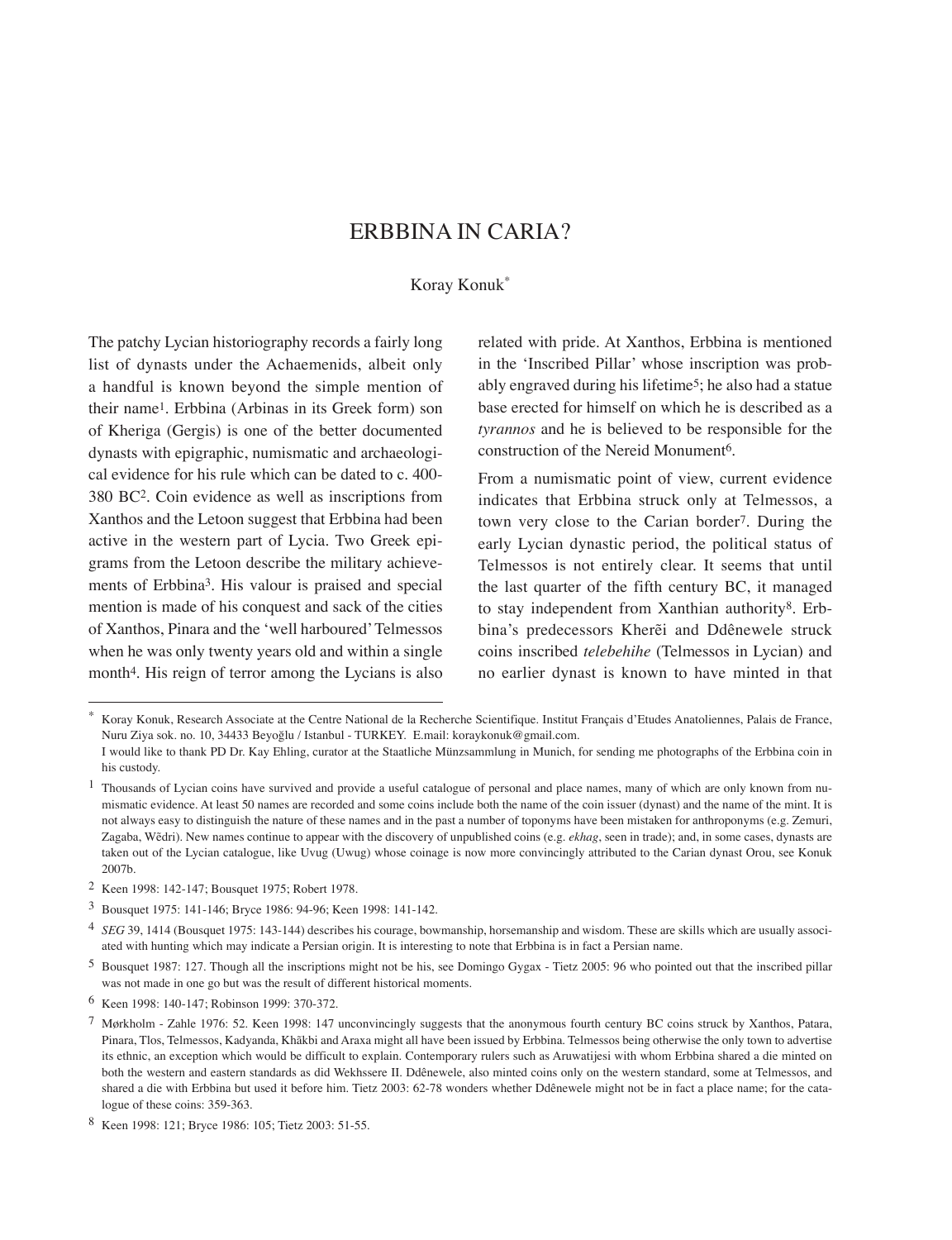town9. Although culturally Lycian, Telmessos was not a typical Lycian town and Carian elements and influence ought to have been present<sup>10</sup>. Its geostrategic location made its control essential to anyone willing to exert authority over the westernmost parts of Lycia. The border between Caria and Lycia is to be placed somewhere in the plain between Kaunos and Telmessos, but it is not possible to identify a precise line which must have shifted through times<sup>11</sup>. Relations between Carians and Lycians in this border area are not well documented but some assumptions have been made. Kaunos, which seems to have been ruled in the late fifth century BC by Lycian dynasts<sup>12</sup>, possibly Erbbina's father, was according to Bousquet the starting point of Erbbina's conquest of the three Lycian cities<sup>13</sup>. This suggestion was not based on anything solid and Louis Robert attempted to reconstruct the order of Erbbina's campaign by using historical geography and topography as well as several travel accounts from the last centuries<sup>14</sup>. He proposed that Erbbina must have resided in and started his conquests from Tlos and not from Kaunos *contra* Bousquet. It must be acknowledged that current evidence does not favour either town<sup>15</sup>, but coins, as will be explained below, indicate that Caria or Carians must have held some interest for Erbbina. Another well-known connection between Kaunos and Lycia is the cult of the "Kaunian king" attested at Xanthos and the Letoon through the inscribed pillar and the trilingual inscription16. In addition, it has recently been suggested that the letter  $V$  engraved on staters of Kaunos might have been the Lycian initial of Erbbina's father: KherigaGergis<sup>17</sup> who is likely to have been engaged in the war with Humrkhkha/Amorges of Caria<sup>18</sup>. The letter was re-engraved on an existing reverse die and positioned above the sacred-stone (baetyl). By placing his initial, Kheriga might have wanted to advertise his capture of Kaunos on its coinage. From a chronological point of view, this hypothetical event would fit the issues marked with  $V$  as they are dated to c. 430-410 BC, a period which corresponds to Kheriga's rule19. Furthermore, from a technical point of view, it should be pointed out that the die (R40) was re-engraved during its mid-life, which implies a sudden decision to mark the die rather than wait for a new die to be engraved with the letter in question. This abrupt re-engraving might have been caused by a sudden event which brings to mind the possible take over of Kaunos by Kheriga.

In discussing the political events involving Caria and Lycian dynasts, one should also mention a stater of Erbbina minted at Telmessos which bears a twoletter legend in the Carian script. Its description is as follows:



- *Obv.* Head of Athena (= the Lycian goddess Malija) left in Attic helmet; dotted circle.
- *Rev.* Heracles fighting left with club, left foot placed on rock; along the right edge, *erbbina* in Lycian

19 Konuk 1998: 207-209.

 <sup>9</sup> Mørkholm - Zahle 1976: 52.

<sup>&</sup>lt;sup>10</sup> Tietz 2003: 113-115. In the Athenian Tribute Lists, Telmessians and Lycians are grouped together but are clearly distinguished (occurring three times, in 452/1, 451/0 and 446/5). Did Athens not consider Telmessos as Lycian, at least in a political sense? Bryce 1986: 105.

<sup>11</sup> Keen 1998: 17; Tietz 2003: 120-132. A Carian inscription was found at Taşyaka (ancient Krya) situated between Kaunos and Telmessos. The presence of many rock-cut tombs with a temple façade in the area may denote a Carian influence; see Henry 2009: 60, fig. 14 and Schweyer 1996: 11-14.

<sup>12</sup> Bousquet 1987: 124; Bousquet 1992: 175; Briant 1996: 1038.

<sup>13</sup> Bousquet 1975: 145.

<sup>14</sup> Robert 1978: *passim*.

<sup>15</sup> Keen 1998: 145 prefers Bousquet's Kaunian interpretation.

<sup>16</sup> Childs 1981: 67; Bryce 1986: 184; Raimond 2004: 389-401.

<sup>17</sup> Raimond 2004: 396.

<sup>18</sup> TL 44a 55; Childs 1981: 64; Bryce 1986: 108; Debord 1999: 312.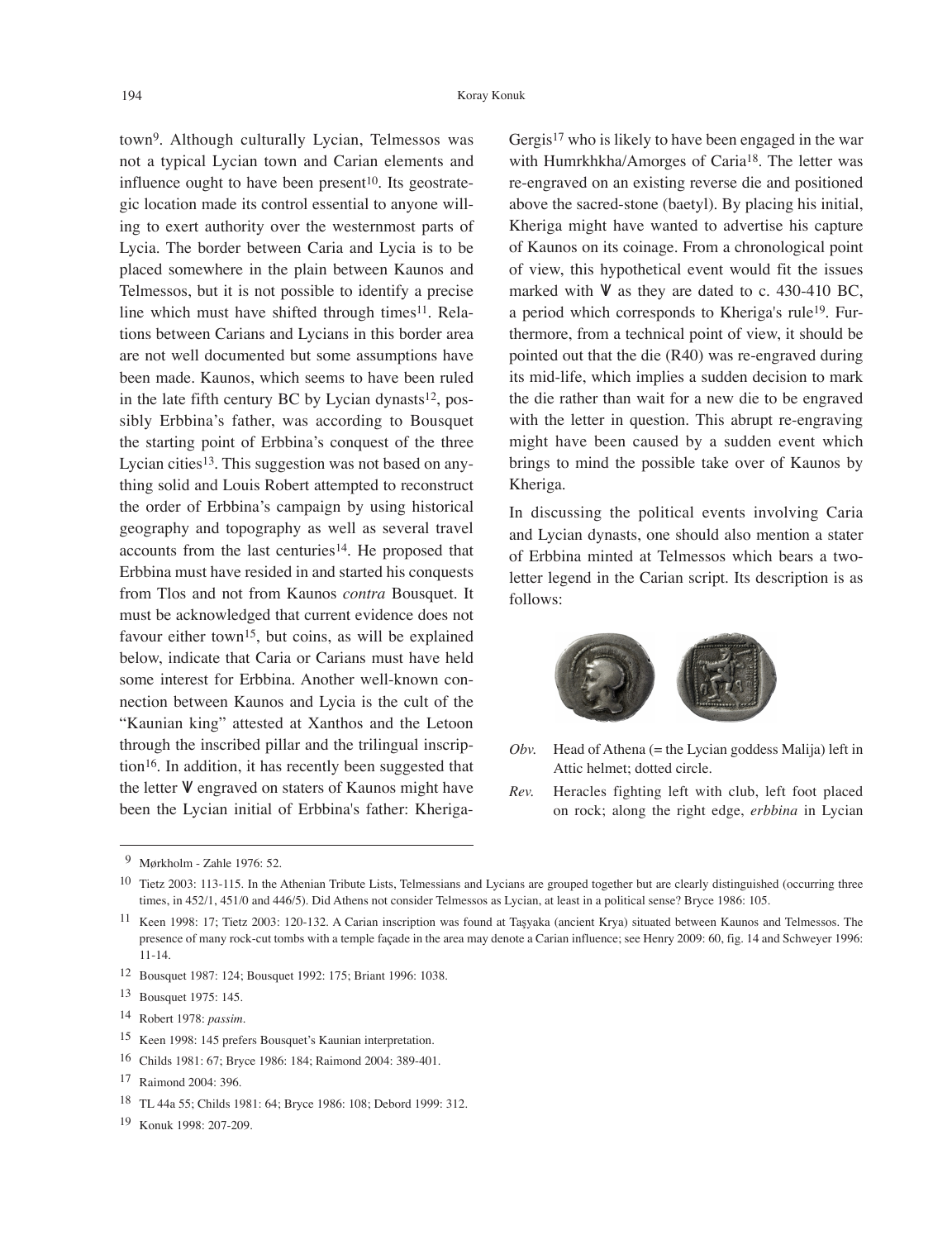characters; on either side of Herakles,  $\theta$   $\theta$  (*i t*) all in incuse square with dotted border.

Light Lycian standard stater; *c.* 400-380 BC. Munich, Staatliche Münzsammlung (7.84g; 06H).

This stater is part of Erbbina's regular issues from Telmessos and is the only known example to bear a legend in Carian. It was first published by Newton<sup>20</sup>, and Six entertained the idea that these letters might be Carian and read them as  $er^{21}$ . Babelon followed Six's reading and confirmed that they were the first two letters of Erbbina's name in Carian<sup>22</sup>. Subsequently various readings based on the changing values given through the years to the letters have been proposed (*er*, *te, iš* and finally *it*)23. As Robinson rightly pointed out these letters give the impression of having been engraved onto the die afterwards24. Given the geographical proximity of Telmessos and Kaunos, we may assume that the letters were close to the alphabet of the Carian city. New evidence from the bilingual inscription from Kaunos has led Adiego<sup>25</sup> and Meier-Brügger<sup>26</sup> to give  $\Theta$  the value *t*. They wondered whether *i* might not stand for the initial of Erbbina in Carian and *t* for the initial of Telmessos (*telebehi* in Lycian). If the two letters are part of the same word, however, this would thus give the transliteration *ti* and stand for the first two letters of Telmessos<sup>27</sup>. Noting the Carian legend of Erbbina's stater, Bousquet wondered: "Etait-il [Erbbina] à la tête d'un canton de Carie au moment de la mort de Gergis? et ne pourrait-on pas penser à *Caunos*, puisque la stèle trilingue a permis de reconnaître

dans la chronique lycienne le nom de Caunos et du *Basileus Kaunios*? L'avenir dira oui ou non"28. Being a Lycian dynast minting exclusively at Telmessos, one should not be surprised to find Carian letters on his coins29. More unexpected would be to have a Carian issue bearing his name in Carian as the following coin suggests:



- *Obv.* Naked male figure, with wings at shoulder and heel, in the kneeling-running position advancing left, head and legs right, trunk frontal, left arm raised and right arm lowered; groundline.
- *Rev.* Bull standing right; above and below, in two lines,  $\Delta \uparrow \mathsf{A}$  /  $\Phi \mathsf{B}$   $\Delta \uparrow$  (*d*ta /  $\tilde{n}$ *ibr*); all within incuse square with dotted border.

Aeginetic standard stater; *c.* 400 BC.

London, BM, CM 1934-0611-4 (11.62g; 09H).

21 Six 1887: 65; Six 1898: 202.

- 25 Adiego 1998b: 58-60.
- 26 Meier-Brügger 1998: 45.
- 27 Cau 1999b: 48.
- 28 Bousquet 1975: 145.

<sup>20</sup> Fellows 1855: pl. V, 5.

<sup>22</sup> Babelon 1910: n° 385.

<sup>&</sup>lt;sup>23</sup> Friedrich 1932: 122 confirmed the Carian origin of these letters and accepted that they were Erbbina's initials. Robinson 1939: 275; Masson 1974: 128-129; Mørkholm - Zahle 1976: 54, 57; Mørkholm-Neumann 1978: 29, followed him but Steinherr 1955: 184–192 prefered to give the letter F a *t* value and proposed *te* which could correspond to the Lycian legend *te(lebehi) erbbina* found on other coins. Adiego 1992: 28 convincingly showed that  $\Theta$  should have the value *i*. Schürr 1992: 129, 151 proposed *iš*.

<sup>24</sup> Robinson 1939: 275.

<sup>&</sup>lt;sup>29</sup> The supposed Carian legend on the obverse of a stater of Kuprlli is problematic, Cau 1999a. Some of its letters do not seem to be Carian and its meaning is certainly not the Carian ethnic of Xanthos, *contra* Dunford 1991, see Konuk 2007, M54.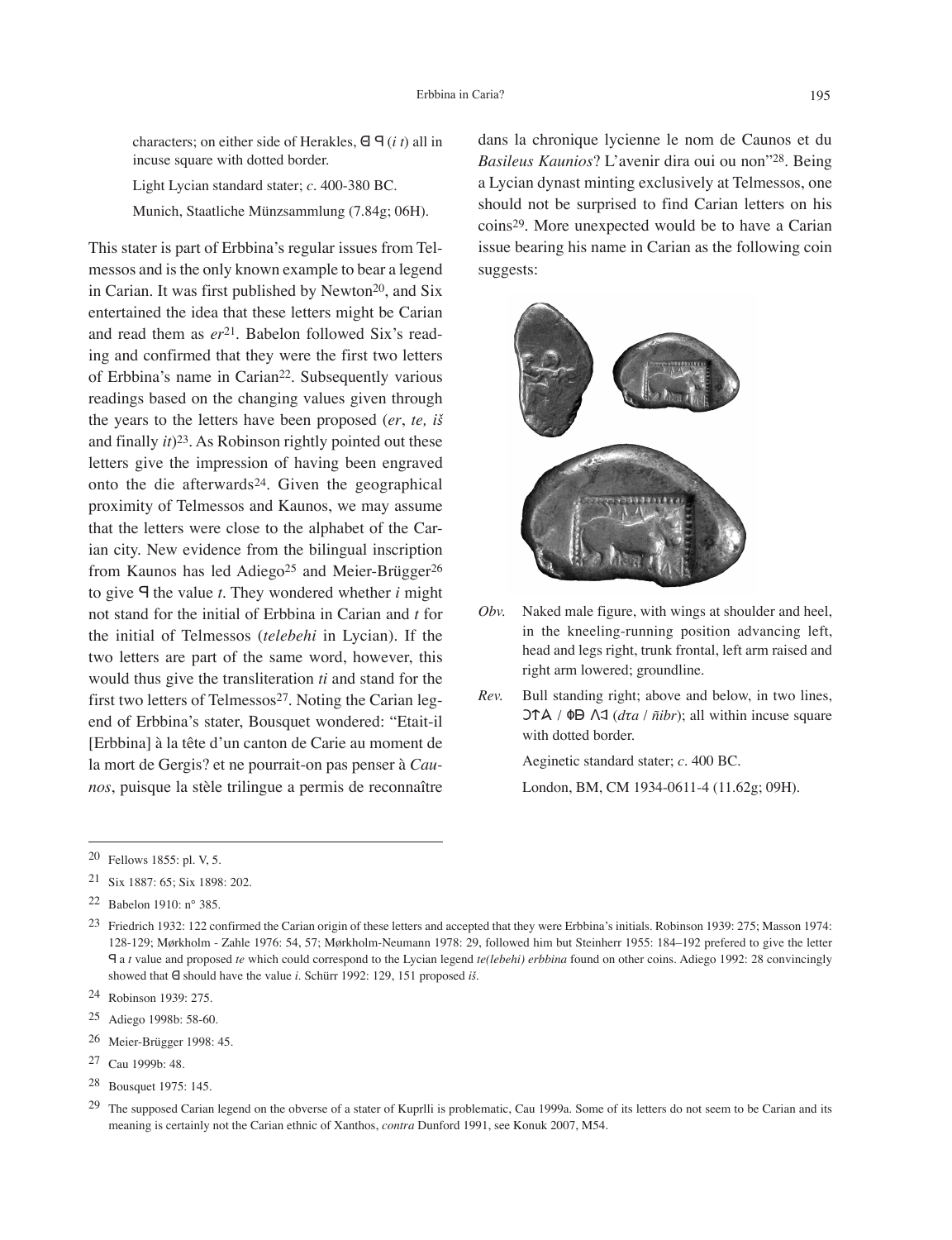This unique specimen was reportedly obtained near Fethive (Telmessos) $30$ . The winged figure on the obverse is well known from other series (described by Troxell as Mint A [now identified as Kaunos] and Mint  $B$ <sup>31</sup> of which many specimens were included in the *IGCH* 1180 hoard<sup>32</sup>. A more recent hoard, unpublished but mentioned by Konuk had a similar composition with many coins of Kaunos<sup>33</sup>. Hoard evidence indicates that "winged Carians" of Mint B must have been struck by a mint situated not far from Kaunos. We may therefore take as reliable the Fethiye-Telmessos provenance of our unique coin. The bovine reverse type was quite common on Carian coins, usually depicted as a protome or a head and placed on the reverse34. Keramos put a full depiction of a bull standing right on the obverse of its earliest Carian and Greek legend bronze coins<sup>35</sup>. With regards to the legend, it appears that there are two separate words written by means of seven letters in the Carian script which makes it the longest inscribed coin in the Carian script known to date<sup>36</sup>. The orientation of letters suggests a reading from right to left. The last letter, partly erased, is  $\Phi$  ( $\tilde{n}$ ) rather than  $\Phi$  ( $\tilde{s}$ ), even though the latter is a more common ending used for indicating the genitive form. Robinson also read the last letter as  $\Phi$  but its value then was assumed to be *vo*<sup>37</sup>. In fact, only the first two letters of the legend (*at*) were given correct values. The transliteration should thus be *aτd* / *rbiñ*. As an independent word, *rbiñ* shows a striking similarity with Erbbina. We do not know how his name was rendered in Carian but *rbiñ* is a form that would be quite acceptable in that language<sup>38</sup>. As for the word *aτd*, it is likely to be the beginning of the issuing town's name; though no toponym beginning with these letters is known in the Kaunos-Telmessos region. The few ethnics mentioned in the Athenian Tribute Lists (Telandrioi, Kalyndioi, Kryes) for this region are Greek renditions of Carian names and we know that in some cases these can be quite different (e.g. Kbid-/Kaunos; Kbo-/Keramos)39. There is however a town named Attarimma mentioned in Hittite sources<sup>40</sup>. On philological grounds, Carruba has identified Attarimma as *trmmili*, the native name Lycians called themselves<sup>41</sup>. Termessos (major) has been proposed by Börker-Klähn<sup>42</sup>. On geographical grounds, Hawkins has suggested a more convincing location at Telmessos in Lycia43. If we accept Attarimma as the late Bronze Age Telmessos, one wonders whether this form might not have survived in Carian. The beginning *atd* for the mint our coin found in Telmessos would certainly be a perfect fit for Attarimma. If our attribution is right, Telmessos would have basically struck a Carian coin. In contrast to the Telmessian stater of Erbbina with Carian letters, this coin is a typical issue

- 35 *SNG Kayhan*, 804-806; for Carian legend bronzes: Konuk 2000; for Greek legend bronzes: Ashton 1998: 46-49.
- 36 See Konuk 2007a.
- 37 Robinson 1939: 272, he followed Friedrich's system which was available at that time: Friedrich 1932.
- 38 I am grateful to Ignacio Adiego for confirming this (personal communication).
- 39 Other toponyms in the area include Arymaxa, Lydai, Lyrnai, Lissai, Daidala, Hippukome, Oktapolis, Pisilis, Prepia, Symbra; for these, see Tietz 2003, chapter 4.
- 40 Chiefly the annals of Mursili, year 3 which details the geography of the land of Arzawa and the Tawagalawa letter of the reign of Hattusili III, see Hawkins 1998: 14-26.
- 41 Carruba 1996: 33.
- 42 Börker-Klähn 1990: 62.

<sup>30</sup> Robinson 1936a: 188, pl. XII, 17; Robinson 1939: 270, 272.

<sup>31</sup> Troxell 1979; for Kaunos, see Konuk 1998.

<sup>32</sup> Robinson 1936b: 265. Reportedly unearthed up-country in the Caro-Lycian border in 1932, it consisted of 144 coins of which at least 85 are staters of Kaunos dated c. 420 BC. Of similar content is *IGCH* 1181 found somewhere between Muğla and Fethiye, see Troxell 1979: 264.

<sup>33</sup> Konuk 2007b: 107.

<sup>34</sup> See e.g. *SNG Kayhan*, 832, 949-976, 990; Konuk 2007a: M38-M49. The square form of the reverse incuse is not necessarily indicative of an early date; Erbbina used both square and round incuses for his Telmessian coinage.

<sup>43</sup> Hawkins 1998: 26, 28. Carruba prefers Kuwalapassa for Telmessos: Carruba 1996: 33.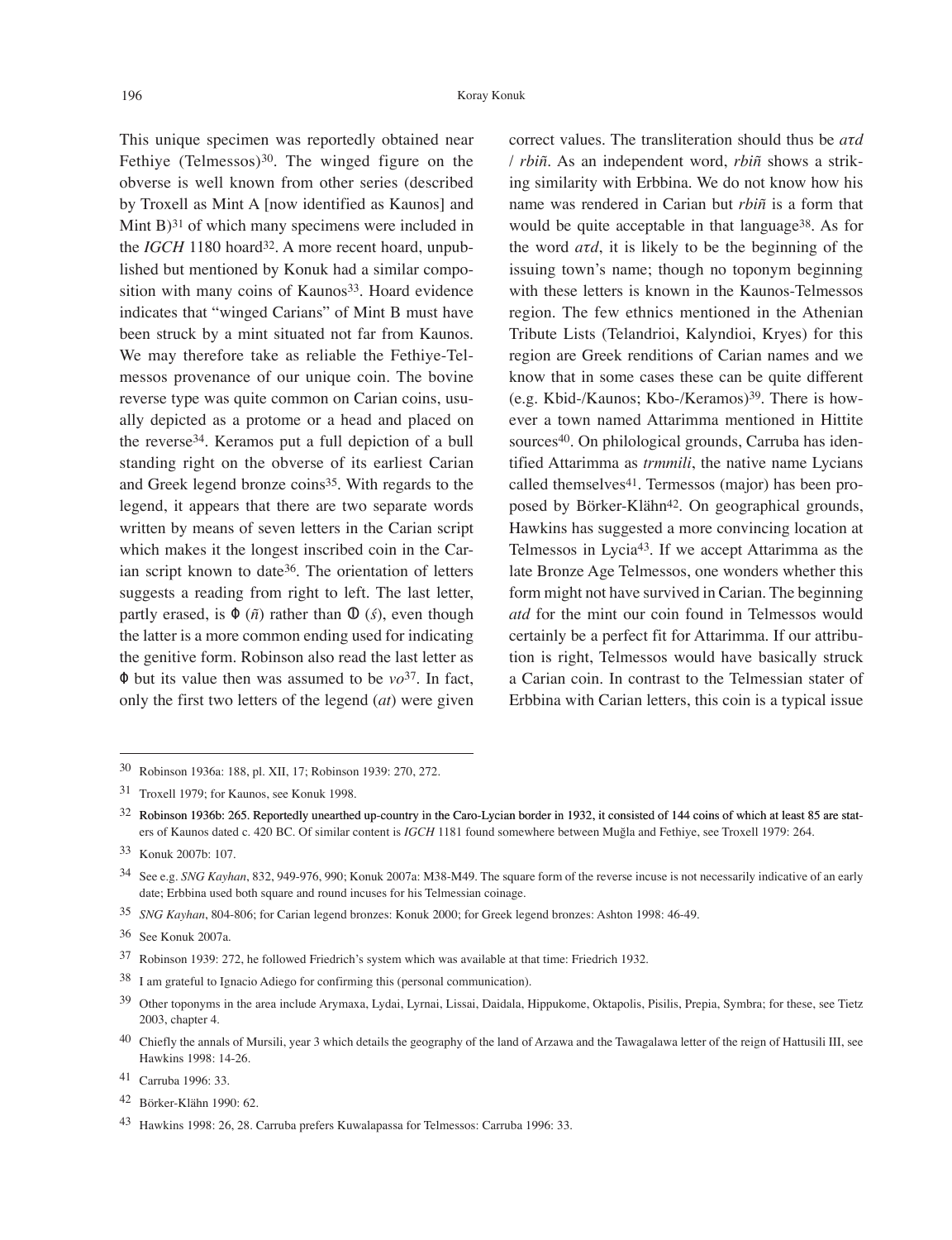of a Carian mint on the grounds of its type, legend and Aeginetan weight-standard, which was widely used in south-west Caria and never struck by Lycian mints. With regards to its date, Robinson proposed 475 BC, but like his chronology of other Carian coins (e.g. of Kaunos), it is too early. He considered our coin to have been overstruck on an Aeginetan stater, though I have examined the coin myself and have not seen traces of an undertype. The difficulty is that there is no hoard context to help us and we therefore have to rely basically on style, which is not always very reliable. I believe nonetheless that a date of c. 450-400 BC would be a fair guess and this would not entirely rule out the *rbiñ* - Erbbina equation.

What might have prompted Erbbina to put Carian letters on his Telmessian staters and to apparently issue a Carian coinage near the Lycian border or at Telmessos itself? We already mentioned his military campaign to conquer Xanthos, Pinara and Telmessos. Bousquet, who pointed out that these three cities were used as mints by Erbbina's predecessor, Kherẽi, further suggested that Kherẽi usurped Erbbina's rightful throne

on the death of Kheriga<sup>44</sup>. It would appear that Erbbina had to fight in order to gain power and that the succession between Kherẽi and Erbbina did not happen smoothly. As seen above, Kaunos which was probably under the rule of his father, might have been the starting base of Erbbina's campaign to conquer the three Lycian cities. His presence in this city is entirely conceivable if he was forced to flee to Caria after his father's death when he was probably just an infant. Kaunos then became his starting point when, some years later, at the young age of twenty, he was ready to launch a military campaign (against Kherẽi?) to retake the towns over which his father once ruled. These assumptions seem to be supported by coin evidence which draws clear connections between Caria and Erbbina. If our attribution to Erbbina is right, his Carian staters might have been struck to pay for Carian mercenary forces fighting to assert Erbbina's authority over western Lycia, at a time when he was still in Caria or already at Telmessos, engaged in what would turn out to be a successful campaign, c. 400 BC45.

<sup>44</sup> Bousquet 1987: 127. It may be objected that being only twenty when he assumed power, Erbbina would have been simply too young to directly succeed his father. Keen 1998: 143 remarked that Kheriga and Kherẽi's respective coinages do not share any die-links in the way that Kuprlli's and Kheriga's do; there are also no die-links between Kherẽi and Erbbina.

<sup>&</sup>lt;sup>45</sup> Erbbina's coinage might have been minted in time of war at the beginning of his reign, which would explain why he minted only at Telmessos: Keen 1998: 146.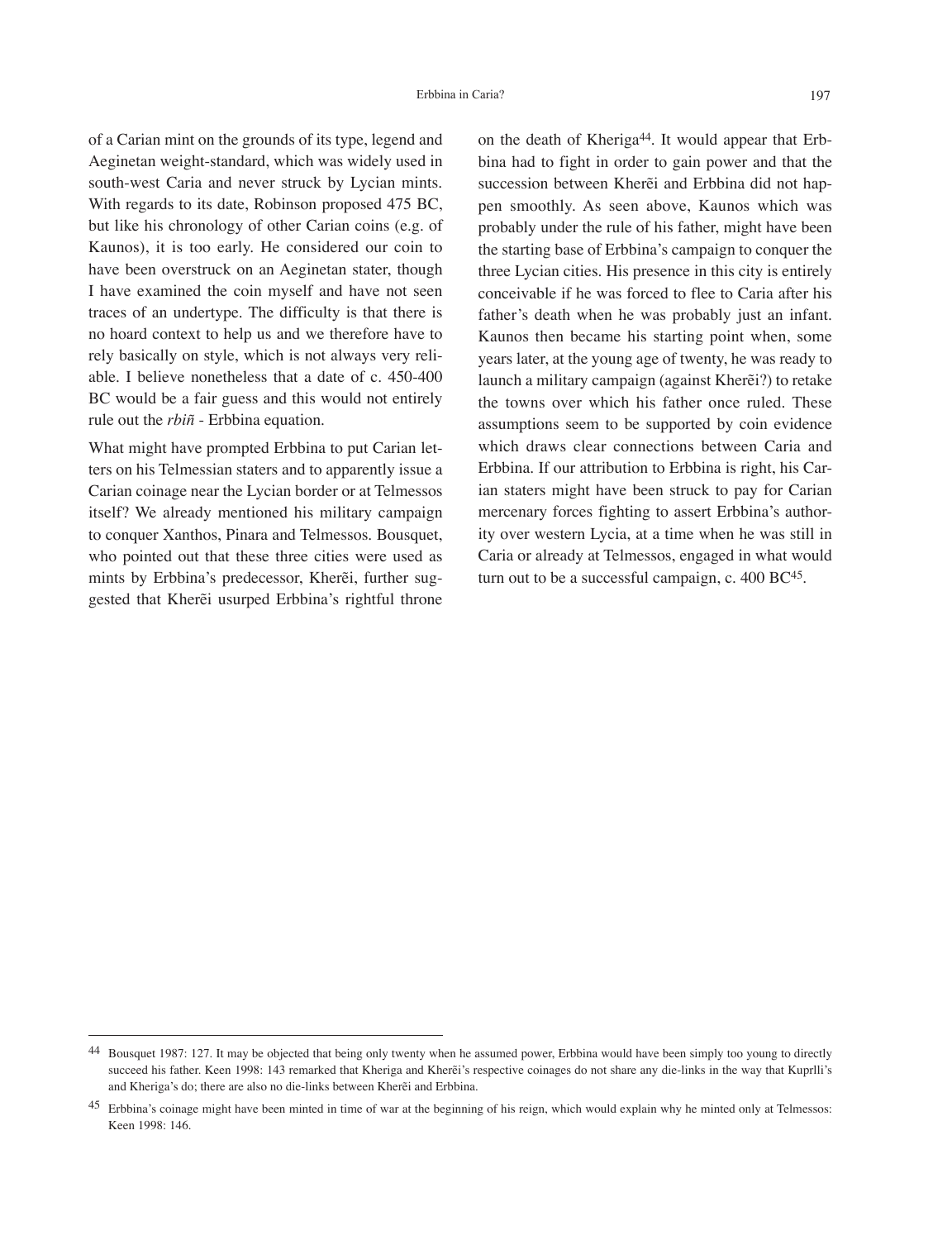198 Koray Konuk

# **ÖZET**

## Erbbina in Caria?

### Bibliography

|                      | Adiego 1992 I. J. Adiego, "Recherches cariennes: essai<br>d'amélioration du système de J. D. Ray", <i>Kadmos</i><br>31 (1992): 25-39. |
|----------------------|---------------------------------------------------------------------------------------------------------------------------------------|
| Adiego 1998          | I. J. Adiego, "Die neue Bilingue von Kaunos und<br>das Problem des karischen Alphabets", Kadmos<br>37 (1998): 57-79.                  |
| $\lambda$ diago 2007 | II Adiaza The Cavian Language Doctor                                                                                                  |

- Adiego 2007 I. J. Adiego, *The Carian Language*, Boston-Leiden, 2007.
- Ashton 1998 R. H. J. Ashton, "Keramos", Ashton, R. H. J. *et al*., Some Greek Coins in The British Museum, *NC* (1998): 46-49.
- Babelon 1910 E. Babelon, *Traité des monnaies grecques et romaines. Deuxième partie, description historique*, t. 2, Paris, 1910.
- Bousquet 1975 J. Bousquet, "Arbinas, fils de Gergis, dynaste de Xanthos", *CRAI* (1975): 138-150.
- Bousquet 1987 J. Bousquet, "Les Lyciens", *REG* 100 (1987): 122-128.
- Bousquet 1992 J. Bousquet, "Les inscriptions gréco-lyciennes", Metzger, H. (ed.), *La région Nord du Létôon, les sculptures, les inscriptions gréco-lyciennes. Fouilles de Xanthos 9*, Paris, 1992.

Börker-Klähn 1990

- J. Börker-Klähn, "Lykien zur Bronzezeit Eine Skizze", Borchhardt, J. -Dobesch, G. (ed.), *Akten des II. Internationalen Lykien-Symposion*, Vienna, 1990: 53-62.
- Briant 1996 P. Briant, *Histoire de l'empire perse*, Paris, 1996.
- Bryce 1974 T. R. Bryce, "Some Geographical and Political Aspects of Mursilis' Arzawan Campaign", *AnatSt* 24 (1974): 103-116.
- Bryce 1986 T. R. Bryce, *The Lycians in Literary and Epigraphic Sources*, Copenhagen, 1986. Carruba 1996 O. Carruba, "Neues zur Frühgeschichte Lykiens", Blakolmer, F*. et al.* (ed.), *Fremde Zeiten, Festschrift fur Jürgen Borchhardt zum sechzigsten Geburtstag*, Vienna, 1996: 25-39. Cau 1999a N. Cau, "La legenda caria su una serie monetale del dinasta Kuprlli", *Studi Ellenistici* 12 (1999): 9-17. Cau 1999b N. Cau, "Una nuova lettura di alcune leggende monetali carie", *Kadmos* 38 (1999): 43-49. Childs 1981 W. A. P Childs, "Lycian Relations with Persians and Greeks in the Fifth and Fourth Centuries Re-Examined", *AnatSt* 31 (1981): 55-80. Debord 1999 P. Debord, *L'Asie Mineure au IVe siècle*, Bordeaux, 1999. Domingo Gygax – Tietz 2005 M. Domingo Gygax – W. Tietz, "He who of all mankind set up the most numerous trophies to Zeus. The Inscribed Pillar of Xanthos reconsidered", *AnatSt* 55 (2005): 89-98. Dunford 1991 S. Dunford, "An Instance of the Lycian Name for Xanthos in Caria Script", *Kadmos* 30 (1991): 90- 92. Fellows 1855 C. Fellows, *Coins of Ancient Lycia*, London, 1855.
	- Friedrich 1932 J. Friedrich, *Kleinasiatische Sprachdenkmäler*, Berlin, 1932.
	- Gurney 1992 O. Gurney, "Hittite Geography: thirty years on", Otten, H. *et al.* (ed.), *Hittite and Other Anatolian and Near Eastern Studies in Honour of Sedat Alp*, Ankara, 1992: 213-222.